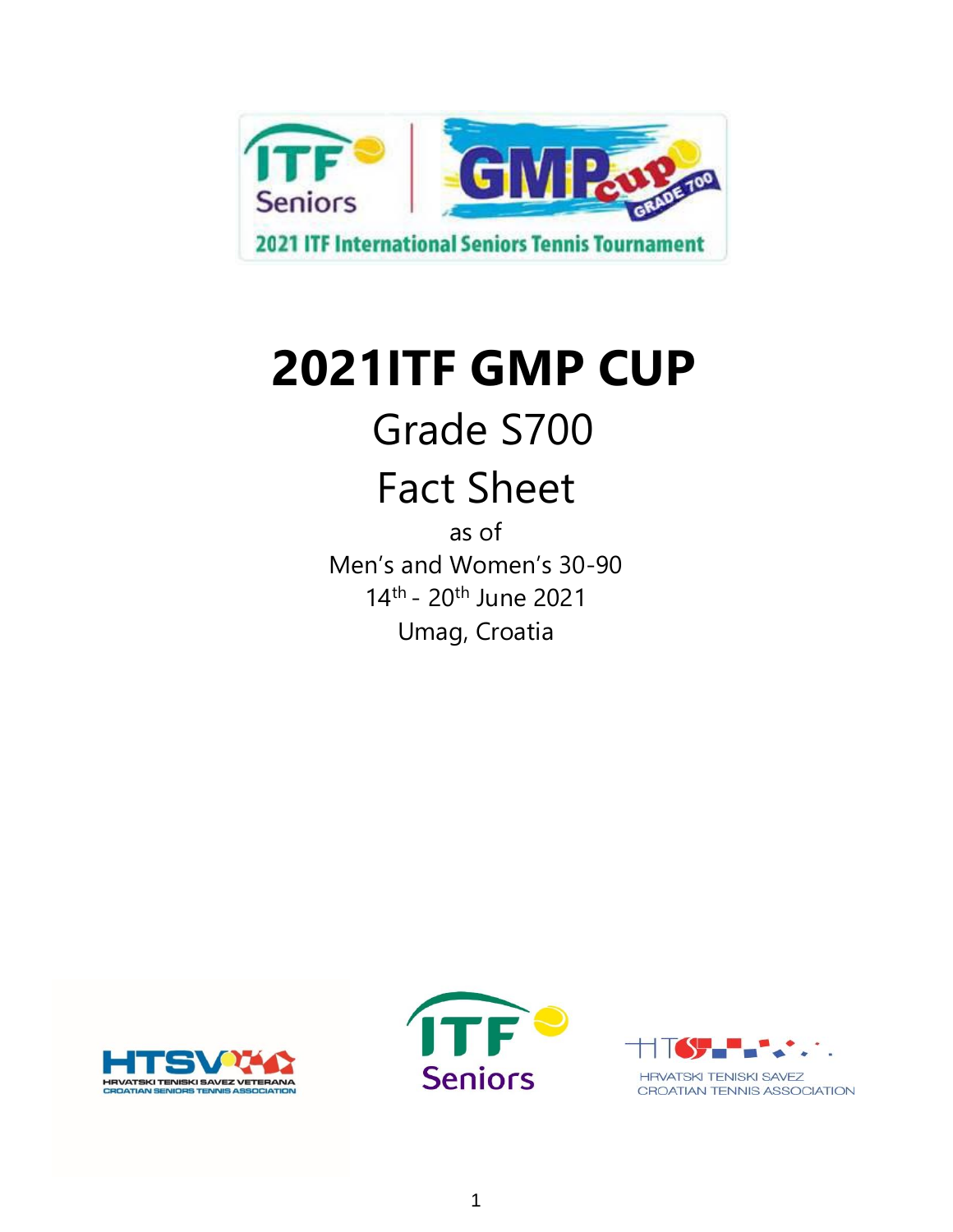Grade S700 Umag, Croatia 2021



Please find the official **2021 ITF GMP CUP** Grade S700 Umag, Croatia, website at the following link:

• [https://htsv.hr/turniri/tenis/29771#tab\\_turnirinformacije](https://htsv.hr/turniri/tenis/29771#tab_turnirinformacije) 

Please find the list of official accommodation via the following link:

• [https://htsv.hr/turniri/tenis/29771#tab\\_smjestaj](https://htsv.hr/turniri/tenis/29771#tab_smjestaj)

#### **TOURAMENT DEATAILS:**

| Grade:                     | <b>S700</b>   |
|----------------------------|---------------|
| Nation:                    | Croatia       |
| Region:                    | <b>Europe</b> |
| Surface:                   | Clay, Outdoor |
| Number of Match Courts: 19 |               |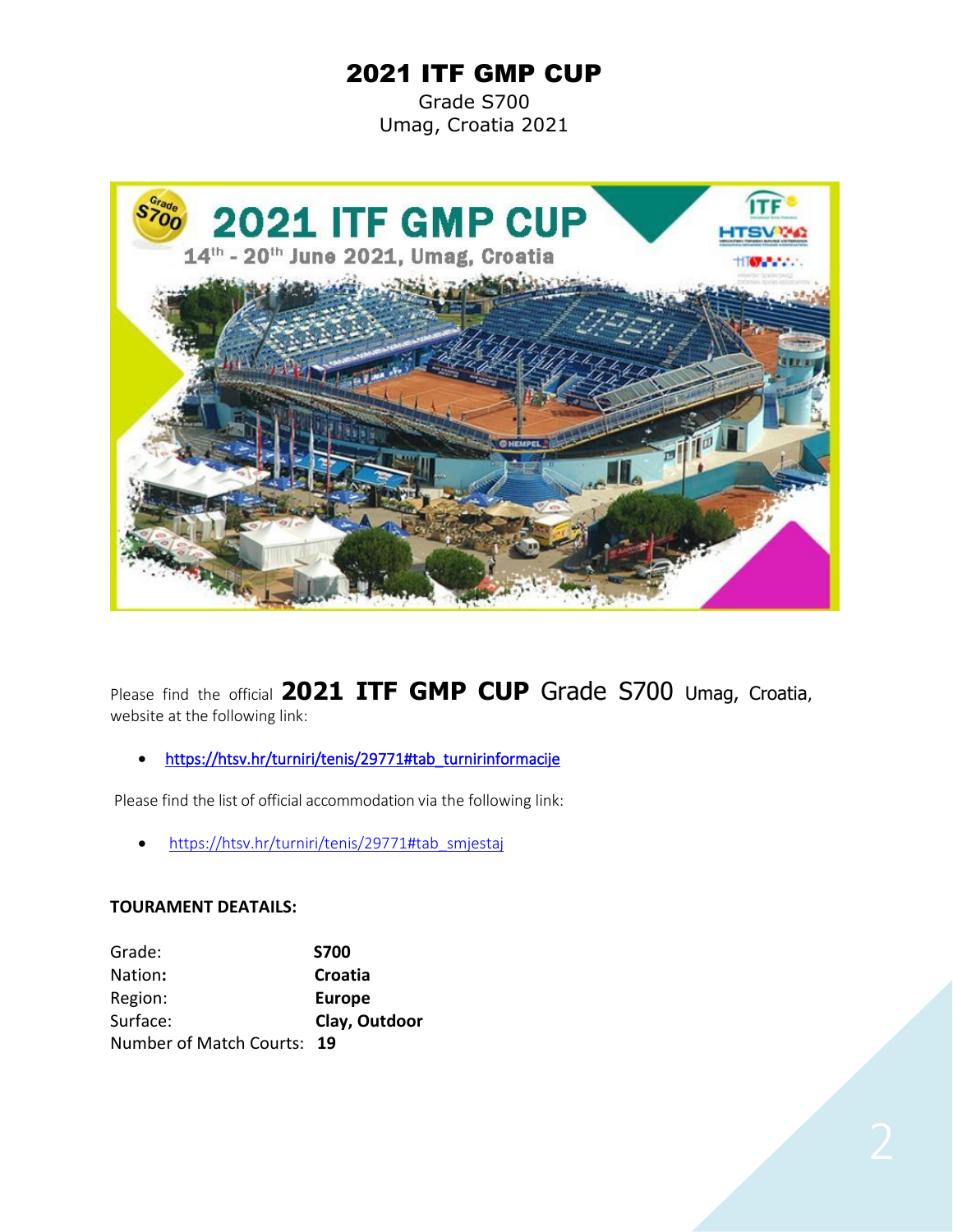Grade S700 Umag, Croatia 2021

#### **ENTRY INFORMATION** TOURNAMENT DATES:

First Day of Tournament: Monday 14<sup>th</sup> June 2021 Last Day of Tournament: Saturday 20<sup>th</sup> June 2021 SINGLES ENTRIES CLOSE AT ENTRY DEADLINE/ DOUBLES CLOSE ON SITE Singles Entry Deadline: Tuesday 8<sup>th</sup> June 2021 - 14:00 GMT Withdrawal Deadline: th June 2021 - 14:00 GMT

#### **TOURNAMENT OFFICIALS & TENIS EUROPE PERSONEL**

| Organiser:                 | <b>TC TENAX, Zagreb</b> |                                            |
|----------------------------|-------------------------|--------------------------------------------|
| <b>Tournament Director</b> | Petar Mirić             | +385 91 6655 454 E-mail: president@htsv.hr |
| During Tournament:         |                         | +385 91 6655 454 E-mail: president@htsv.hr |
| <b>Before Tournament:</b>  |                         | +385 91 6655 454 E-mail: president@htsv.hr |
| REFEREE: Vladimir Kaić     |                         | +381 63 276 127 E-Mail: vkaic@yahoo.com    |
| During Tournament:         |                         | +381 63 276 127 E-Mail: vkaic@yahoo.com    |
| <b>Before Tournament:</b>  |                         | +381 63 276 127 E-Mail: vkaic@yahoo.com    |

For all enquiries, please telephone, fax or email the TK TENAX, contact details as below:

| Contact person:                 |                                            |
|---------------------------------|--------------------------------------------|
| Tournament Director, Petar Mrić |                                            |
| Mobi:                           | +385 91 6655 454 E-mail: president@htsv.hr |
| Transport Manafer: Rober Crevar |                                            |
| Mobi:                           | +385 95 3942 104 E-mail: rober@htsv,hr     |

#### ENTRY & WITHDRAWAL PROCEDURES:

All entries and withdrawals to be made to the ITF via your IPIN account at [www.itftennis.com/ipin](http://www.itftennis.com/ipin) or per Fax. Withdrawals after the Freeze deadline must be made to the Tournament Referee & ITF Office.

#### SINGLES ENTRIES

Online entry will be available from 9<sup>th</sup> April 2021, through the IPIN account of each player. All players are required to enter by the due deadline 8<sup>th</sup> June 2021. THERE WILL BE NO SIGN-IN ON SITE AND ALL PLAYERS WISHING TO PLAY MUST HAVE ENTERED BY THE ENTRY DEADLINE.

#### All players must have a valid Seniors IPIN in order to compete.

Entry Deadline: The above entry deadline will be strictly applied to all competitors without exception. It is the responsibility of the player to ensure that the (online) entry procedure has been successful.

DOUBLES ENTRIES WILL CLOSE ON MONDAY 14<sup>rd</sup> June 2021, at 4:00 p.m. PLAYERS MAY ENTER WITHOUT A PARTNER UNTIL THE ENTRY DEADLINE.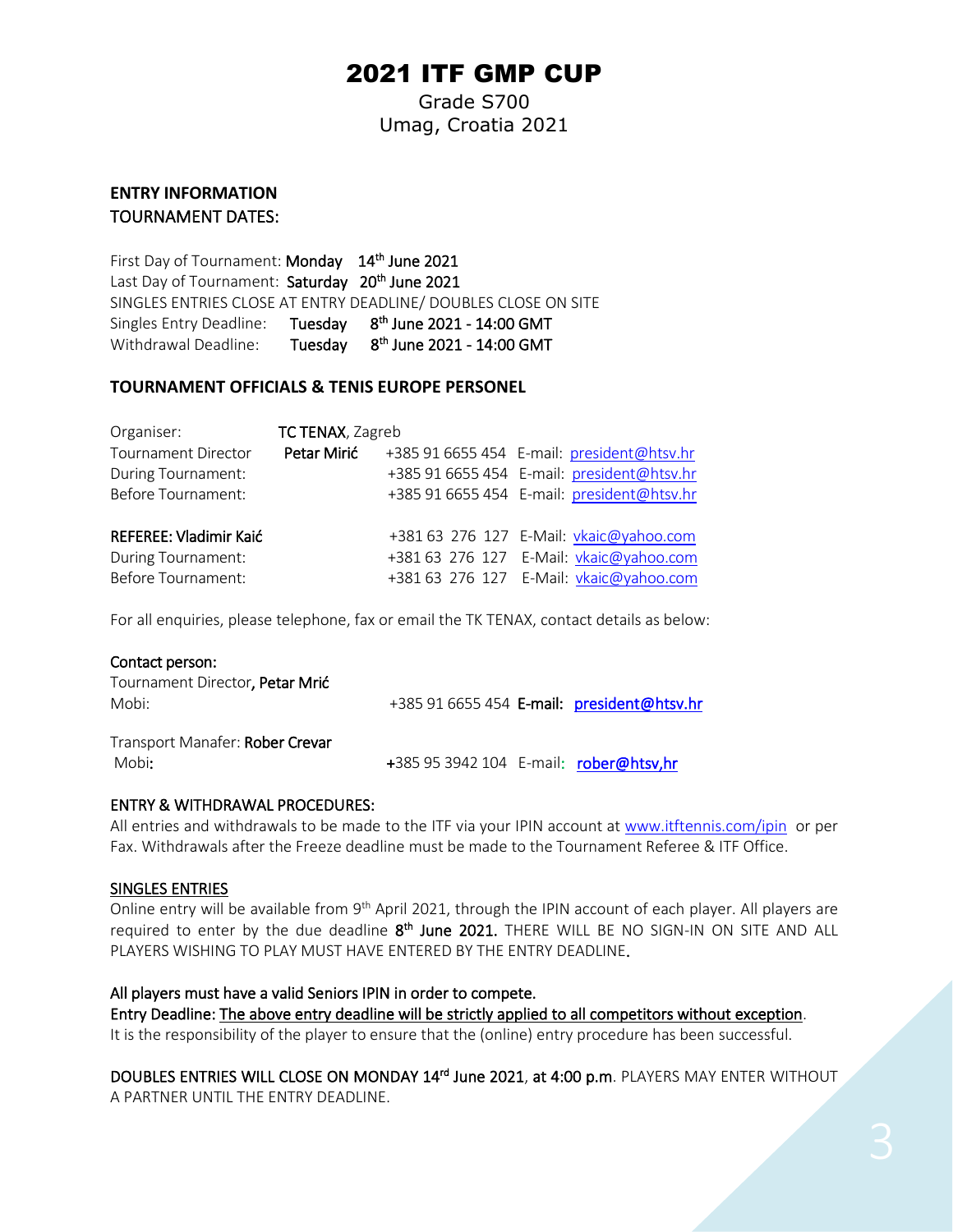Grade S700 Umag, Croatia 2021

<u>FOR PLAYERS WHO DID NOT MANAGE TO FIND A PARTNER BY 8<sup>th</sup> June 2021, THERE WILL ALSO BE</u> DOUBLES SIGN-IN ON SITE UP UNTIL 16:00 LOCAL TIME ON MONDAY 14*th June 2019.*

It is the player's responsibility to find a doubles partner.

It is the players' responsibility to ensure that both doubles partners are entered, that they are confirmed as a doubles team in the tournament, and that neither player is erroneously included in any other doubles team.

It will not be possible to replace an injured partner after the draw has been done. Players will be able to see who has entered the tournament via their IPIN account. Players may enter up to three events (no more than one each of singles, doubles and mixed and consolation events).

Please note that any player entering three events must be prepared to play three matches in a day.

#### VENUES- COURTS:

First Venue-Tennis Centre Stella Maris, ATP Stadium Savudrijska bb, 52470 Umag, Croatia

#### Contacts:

| Phone:   | +385 52 701 092            |
|----------|----------------------------|
| Fax.     | +385 52 701 098            |
| Mobile:  | +385 91 6655 454           |
| E-mail:  | president@htsv.hr          |
| E-mail:  | info@umagtennisacademy.com |
| Website: | www.umagtenisacademy.com   |



ATP Stadium has thirteen Clay courts at main venue, 7 of which are floodlit. ATP Stadium has a large room for registration of the players and information purposes, Welcome office and Player desk. Sport Shops, Club House Facilities for spectators and competitors, two changing rooms, facilities for men and two for women, doctor's room, Sports Medicine Trainer room, Meeting room, equipped office for the ITF Referees, the ITF Staff, the ITF Representatives, Tournament Director and other official rooms.

#### Second Venue-Umag Tennis Academy - Katoro: Katoro bb, 52470 Umag Croatia

| Contacts: |                            |
|-----------|----------------------------|
| Phone:    | +385 52 701 092            |
| Fax:      | +385 52 701 098            |
| Mobile:   | +385 91 6655 454           |
| $F-Mail:$ | info@umagtennisacademy.com |
| Website:  | www.umagtenisacademy.com   |

Umag Tennis Academy has twenty Clay courts (4 indoors) at main venue, 8 of which are floodlit in front of Five Star Hotel Melia Coral. Within the Umag Academy there is a Player desk, Tennis Shops, Academy House Facilities for spectators and competitors, Sauna, Gym, two changing rooms, facilities for men and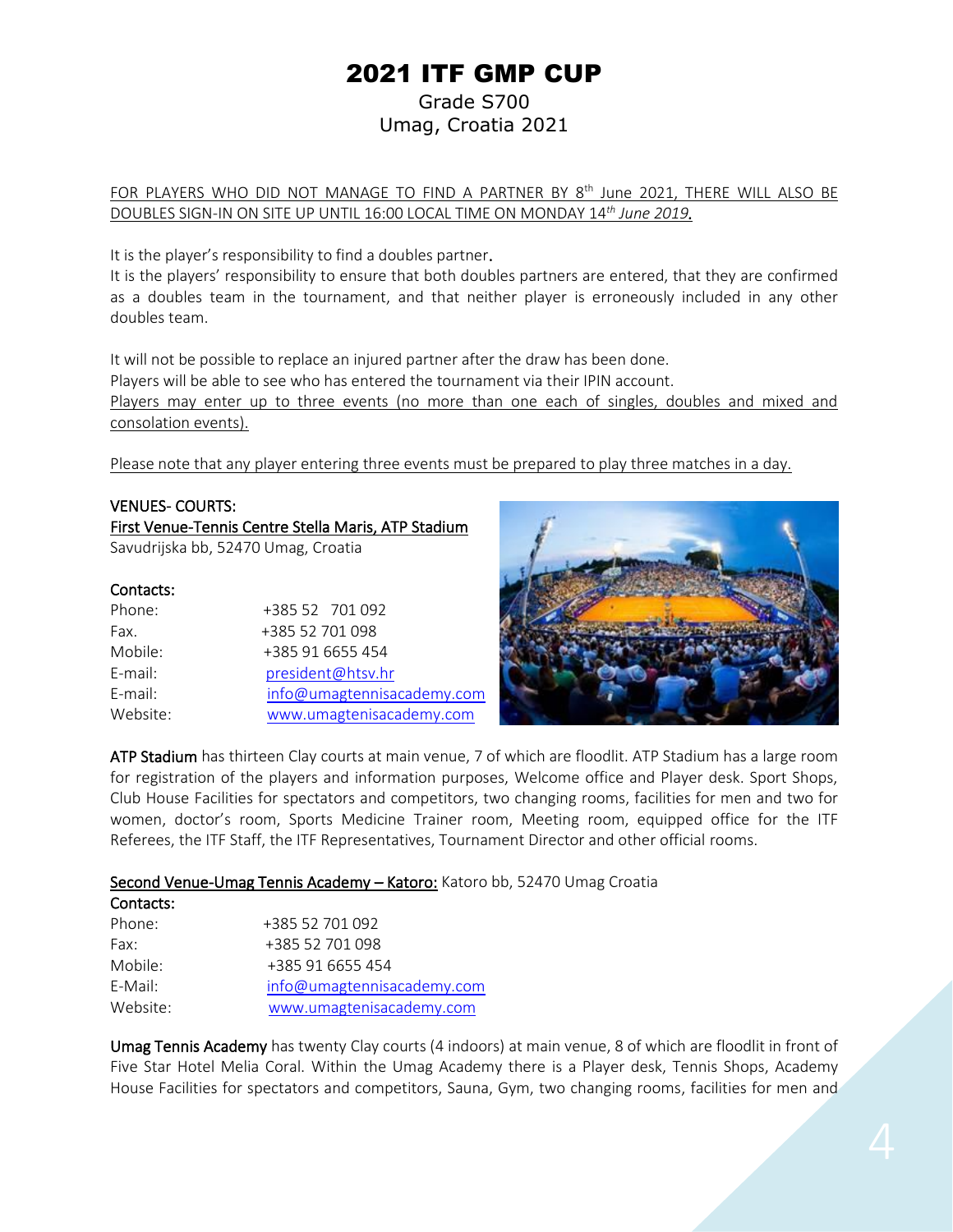#### Grade S700 Umag, Croatia 2021

two for women, doctor's room, Sports Medicine Trainer room, equipped office for the ITF Assistant Referee, the ITF Staff, the ITF Representatives and other necessary rooms.

#### OFFICIAL BALLS:

HEAD TOUR XT: A minimum of four new balls will be provided for the first two sets. New balls will be provided for any third set.

Practice balls will also be provided in accordance with the Regulations.

#### EVENTS AND ENTRIES MEN' & WOMEN'S SINGLES EVENTS TO BE HELD: Sign in Deadline

#### EVENT CATEGORIES:

MEN'S: 30, 35, 40, 45, 50, 55, 60, 65, 70, 75, 80, 85,90 WOMEN'S: 30, 35, 40, 45, 50, 55, 60, 65, 70, 75, 80, 85,90 SINGLES SCORING FORMAT: All main draw singles matches will be the best of three tiebreak sets. Maximum Draw Size: There will be a maximum draw size of 64 in the singles events

#### MEN' & WOMEN'S CONSOLATION EVENTS: 30, 35, 40, 45, 50, 55, 60, 65, 70,75

CONSOLATION SCORING FORMAT: The consolation will be played best of two tiebreak sets with a match tiebreak (10) instead of a third set.

#### DOUBLES / MIXED DOUBLES EVENTS TO BE HELD: Sign in Deadline

EVENT CATEGORIES: MEN'S: 30, 35, 40, 45, 50, 55, 60, 65, 70, 75, 80,85,90 WOMEN'S: 30, 35, 40, 45, 50, 55, 60, 65, 70, 75, 80,85,90 MIXED DOUBLES: 30, 35, 40, 45, 50, 55, 60, 65, 70,75, 80,85,90

Maximum Draw Size: There will be a maximum draw size of 16 in the doubles/mixed doubles events.

DOUBLES SCORING FORMAT: Two tie-break sets and a Match tie-break in place of a third set (10 points). MIXED DOUBLES SCORING FORMAT: Two tie-break sets and a Match tie-break in place of a third set (10 points).

MEN' & WOMEN'S SINGLES EVENTS MAIN DRAW: Will take place on- site on Saturday 12<sup>th</sup>June 2021 at 3:00 p.m. For information regarding the draw and schedule during the 2021 ITF GMP CUP, Grade S700 please log on to the CSTA website [\(www.htsv.hr\)](http://www.htsv.hr/) or the ITF website [\(www.itftennis.com/seniors\)](http://www.itftennis.com/seniors).

#### THE ALPHABETICAL MATCH LIST FOR Monday 14<sup>th</sup> June 2021:

Will be published immediately after the Main Draw finishes on Sunday 12<sup>th</sup>June 2021 at 6:00 p.m. and will be available at the welcome office and official hotels.

The Alphabetical Match List also be made available at this time on the CTSA website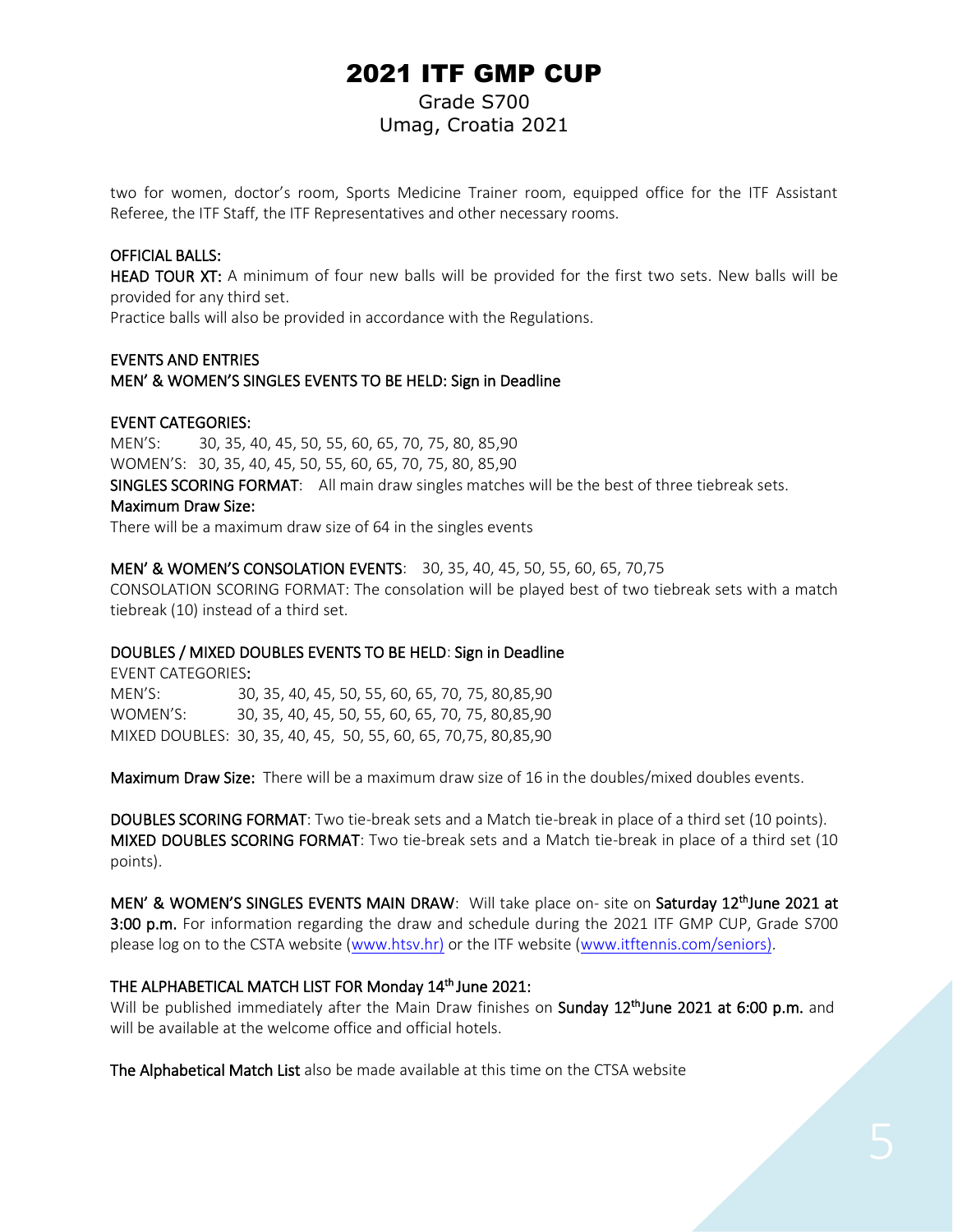Grade S700 Umag, Croatia 2021

• [https://htsv.hr/turniri/tenis/29771#tab\\_alphabeticalscheduleofplay](https://htsv.hr/turniri/tenis/29771#tab_alphabeticalscheduleofplay)

and on the ITF tournament web site:

• <http://www.itftennis.com/seniors/tournaments/tournament/info.aspx?tournamentid=1100039404>

All players will **receive an e-mail notifying them of the** Alphabetical schedule of play for Monday  $14<sup>th</sup>$ June 2021 as part of the e-newsletter sent by our Online Tournament Administration system.

#### The Main Draw is scheduled for Monday 14<sup>th</sup> June 2021. All players must be available to play on this date if required.

Please note that if more than 64 entries are received in any event, qualifying matches will be held immediately prior to the main draw. In this case, players on the Qualifying acceptance list will be contacted directly with more information.

All players MUST be available for play between Monday 14<sup>th</sup> June and Sunday 20<sup>th</sup> June 2021. Every evening at 9:00 p.m., the Daily Order of Play and Alphabetical schedule of play will be published on the CSTA website [\(www.htsv.hr\)](http://www.htsv.hr/) and the ITF Seniors website [\(www.itftennis.com/seniors](http://www.itftennis.com/seniors) )

The organizer will send as part of the **Online Tournament System, a newsletter** to all participants and inform them about all above-mentioned documents.

It is a player's responsibility to check the times of his/her matches and be Available to play accordingly.

PRACTICE COURTS: For the 2 days prior to the start of the event can be booked on arrival.

The finals of all event will be played on Saturday 19<sup>th</sup> June and on Sunday20<sup>th</sup> June 2021. Tournament conditions are subject to change by the tournament committee. All age categories will be played on red clay courts.

#### 2. **ACCOMMODATION, RESERVATIONS, TRAVEL AND TRANSPORT DETAILS and ENTRY FEE**

It is recommended that accommodation is booked at of the official Hotels Company, Plava Laguna d.d., Umag, Croatia directly without any agencies in between,

Prices for players and accompanying persons only,

#### RESERVATIONS:

Plava Laguna Tel: +385 52 700700 Email: [booking@plavalaguna.com](mailto:booking@plavalaguna.com)  Address: Rafe Koncara 12,Porec, 52440 Croaria, Website[: www.plavalaguna.com](http://www.plavalaguna.com/)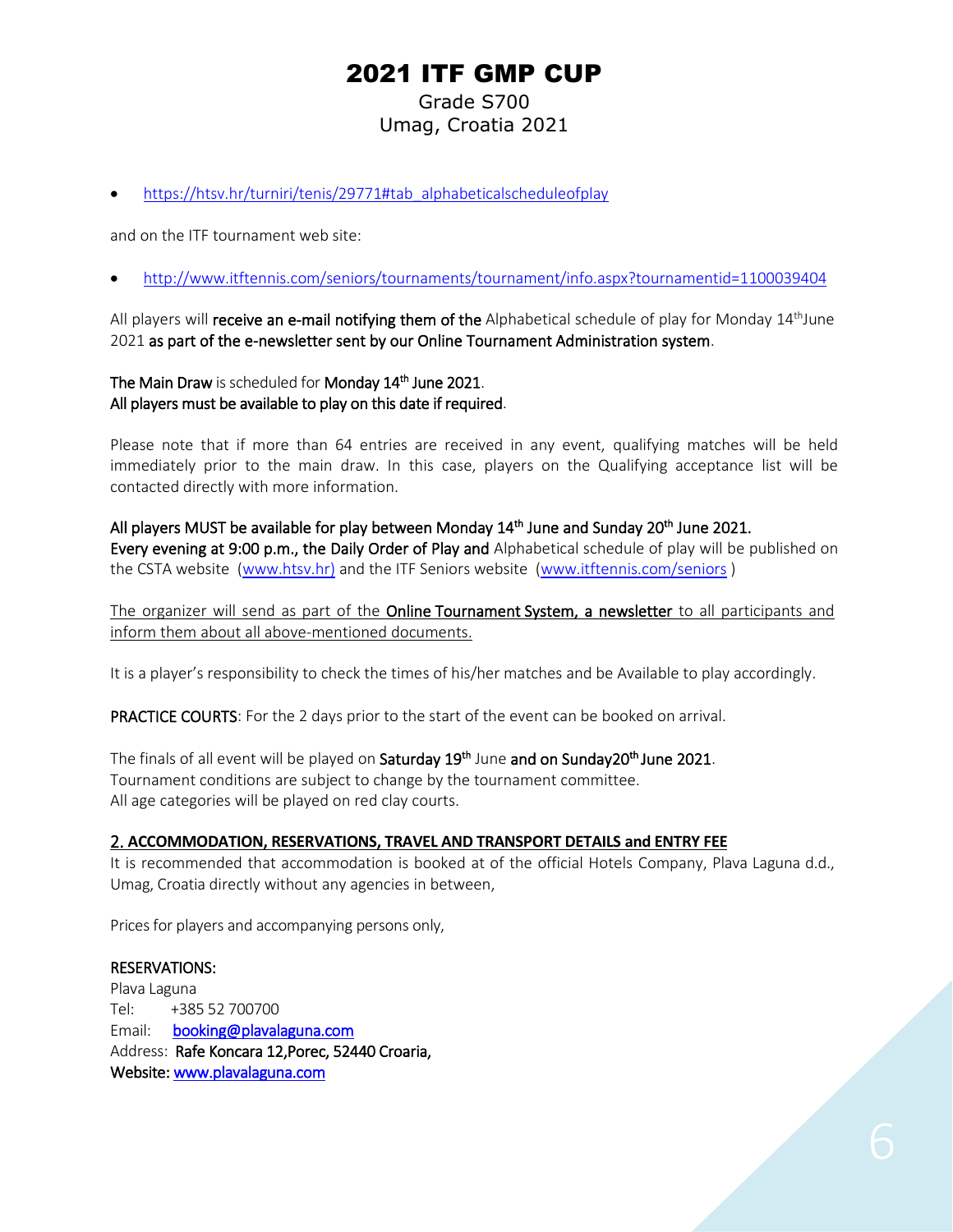Grade S700 Umag, Croatia 2021

#### ADITIONAL INFORMATIONS:

#### ACCOMMODATION:

For reservations, contact [booking@plavalaguna.com](mailto:booking@plavalaguna.com) on +385 52 700700 Please specify tournament code **GMP21** when booking by phone, r-mail or on-line booking.

Please click on the following link for FULL OFFICIAL ACCOMMODATION LIST:

• https://htsv.hr/turniri/tenis/29771#tab smjestaj

#### **TRAVEL AND TRANSPORT DETAILS**

Please click on the following link for FULL **TRAVEL AND TRANSPORT DETAILS**

• [https://htsv.hr/turniri/tenis/29771#tab\\_transportdetails](https://htsv.hr/turniri/tenis/29771#tab_transportdetails)

ENTRY FEE PAYMENT is €90,- for 1 Singles, 1 Consolations, 1 Doubles and 1 Mix Doubles have to be paid on site before tournament starts and 45€ per person for doubles & mix doubles players only and anyone playing second doubles

#### ENTRY FEE PAYMENT - EURO 90 – 3 EVENTS PAYMENT DETAILS:

Entry fee of € 90 for each participant, must be paid as stated in the fact sheet of the event, to the account of the TK "TENAY" IBAN: HR1423600001102128086, opened at Zagrebačka banka d.d., SWIFT: ZABAHR2X. no later than at the tournament Entry deadline. The €90 Entry Fee includes 1 singles, 1 doubles, 1 mix doubles and 1 consolation event.

All players will be charged an ITF /IPIN Service Fee per tournament in addition to the tournament Entry Fee. The ITF / IPIN Service Fee shall be collected by each tournament alongside the Enty Fee shall equivalent to 6 Dollars.

#### HOSPITALITY DETAILS:

#### ACCOMMODATION:

The winners in all singles Events will be awarded with seven days half board (6xHB) stay gratis in official Hotels at the 2022 ITF GMP CUP -S700 Main draws 64, 48, 32, 16 and 8, singles Runner-ups will be awarded with 3 days (3xHB) stay gratis in **official** Hotels at the 2022 ITF GMP CUP.

THE AFOREMENTIONED RIGHTS of winners and runner ups, the hospitality can be used in the year 2022 only, i.e. they are not transferrable to another year or another person.

#### TROPHY - CUPS will be presented to the players as follows: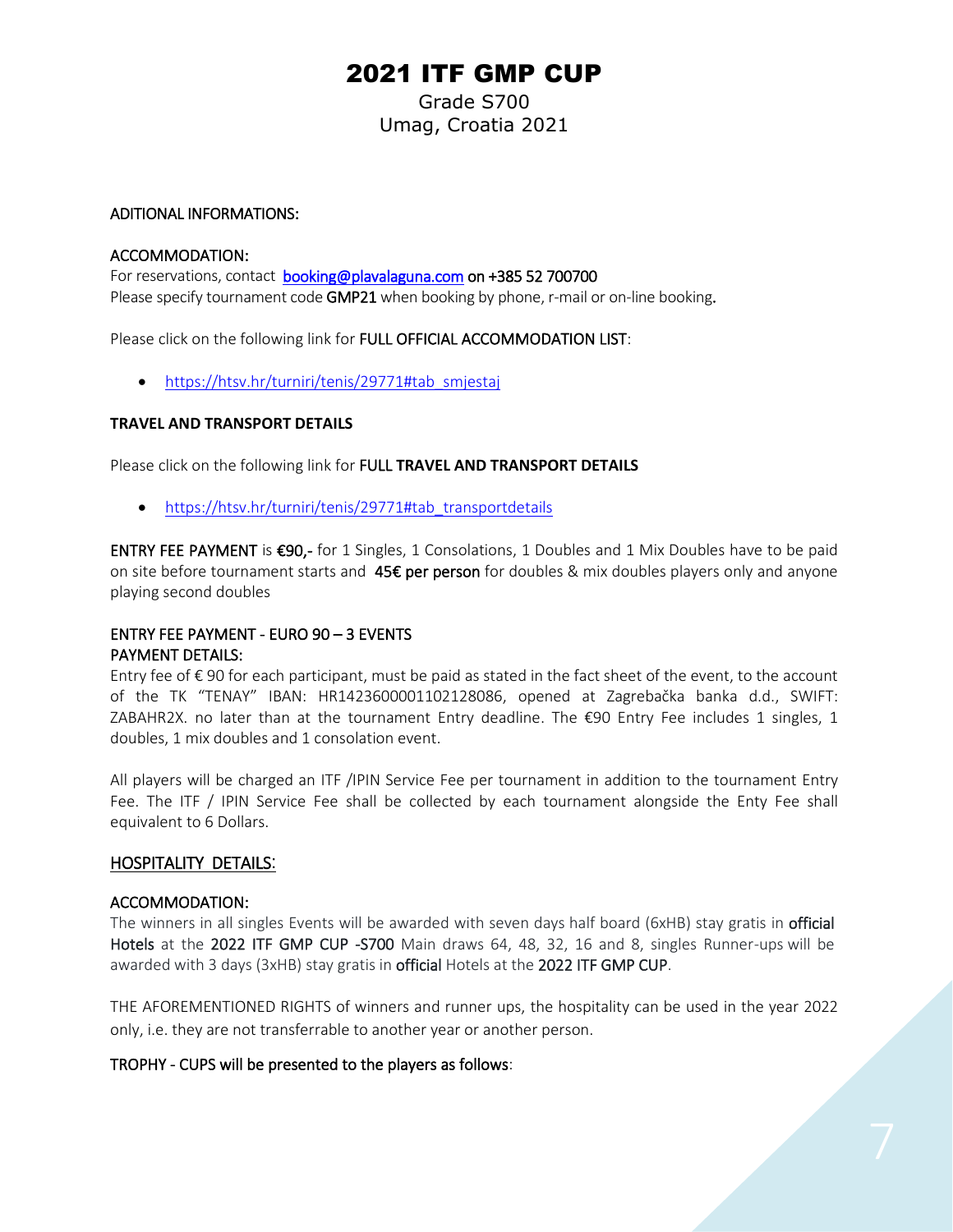Grade S700 Umag, Croatia 2021

All main draw knock out singles events finalists & Semi-finalists, main draw round robin singles events Winners & Runnr up, the Winners of the consolation draws of the single events and main draw the finalists of the doubles / mixed doubles events FUNCTIONS:

Official Dinner (Wednesday 16<sup>th</sup> June 2021 at 8 p.m. at the Four-Star Hotel Sol Garden Istra). Free of charge for players and accompanying persons staying in official accommodation.

Cost 18€ for any accompanying persons not staying in official accommodation. All guests have to prove hotel half board accommodation during sing-in process in order to achieve free pass for official dinner. *Please note that payment will have to be made in Croatian Kuna to the hotel on the evening of the dinner.*

Players must confirm the names of the accompanying guests who will be attending the official dinner when they pick-up their accreditations at the ATP Stadium welcome desk.

#### *Please note that payment will be accepted in Euros or Croatian Kuna - if paying in Croatian Kuna the exchange rate of 12th June 2021 will be used to calculate the charge.*

Please note that players arriving at Ronchi Legionari International Airport in Trieste, Italy, will require a VISA for the following countries: Italy, Slovenia and Croatia, as the transport route transits via Slovenia. Players arriving at Koper Train Station in Slovenia will require a visa for the following countries: Slovenia and Croatia.

Please note that loco transportation will be provided between the official hotels and venues, during the 2021 ITF GMP CUP S700 – Umag, Ctoatia will be provided for all players free of charge



#### VISA RECOMMENDATION, RULES & CONDITIONS:

#### If you are flying into Trieste airport, you will require a visa for Italy, Slovenia and Croatia, as the transport route transits via those countries.

If you are arriving by train to Koper train station, you will require a visa for Slovenia and Croatia. Please contact the Croatian, Italian and Slovenian embassies in your country to find out about visa requirements for entry into Croatia, Italy and Slovenia.

Should you require an invitation letter to apply for visas, the Croatian Tennis Association will forward you an appropriate letter.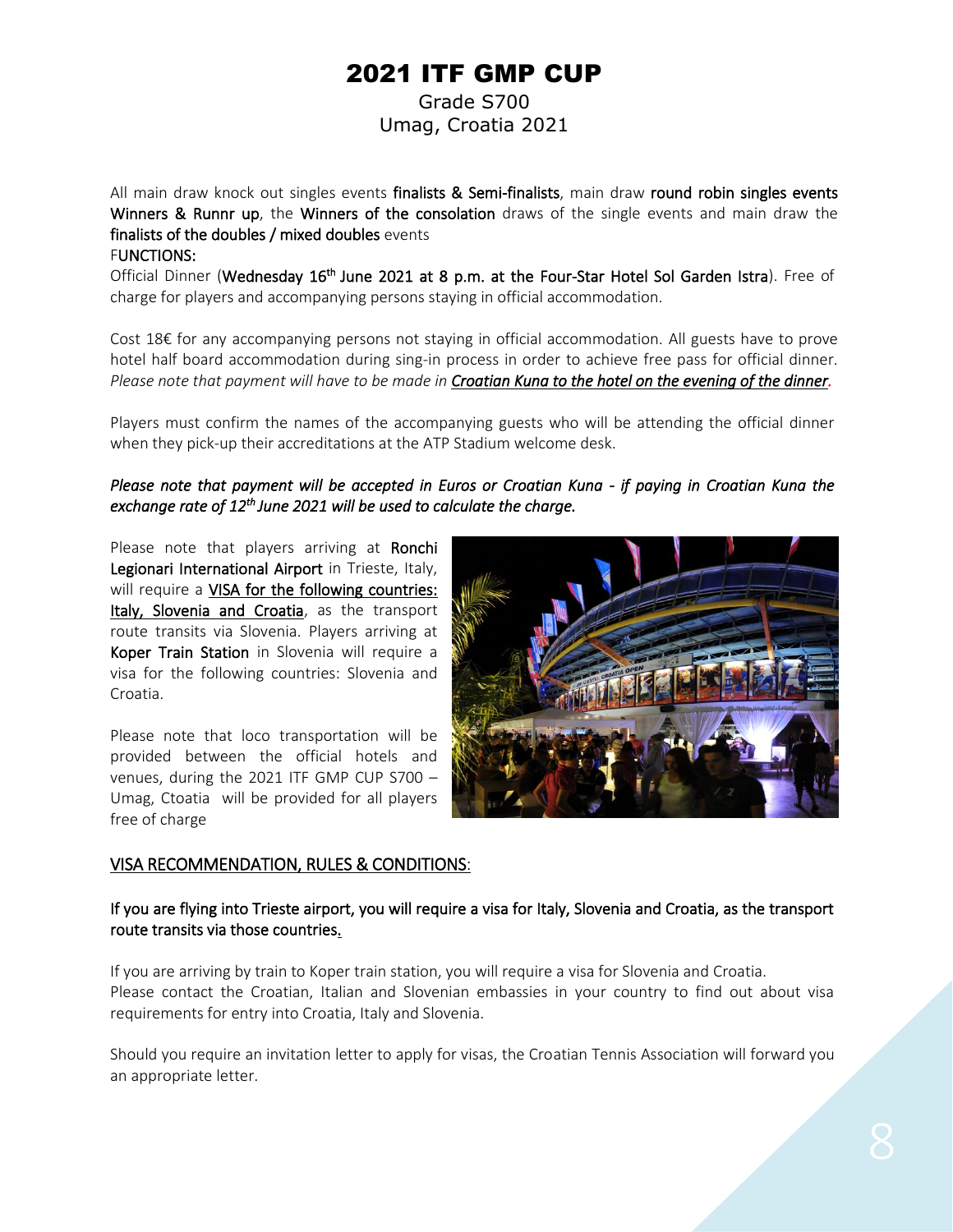### 2021 ITF GMP CUP Grade S700 Umag, Croatia 2021

To start the process, please forward your request for an invitation letter to the CTA to Ms Željka Antolić at [hts@hts.hr](mailto:hts@hts.hr) (phone: +385 1 4830 747, fax: +385 1 4830 720) as early as possible to avoid problems obtaining visas. Neither the ITF nor the CTA can take any responsibility for the failure of any player to obtain a visa.

#### ADDITIONAL INFORMATION

A player's status in a tournament shall not be official until the Entry Deadline and publication of the tournament Acceptance List on the ITF website. Any arrangement, including travel, flights and accommodation made by a player to participate in a tournament prior thereto is made at his/her own risk.

#### RULES & CONDITIONS

PLAYERS: All players are required to report to the "Match Control Centre" desk 15 minutes before the scheduled time of their match. A player who is not ready to play 15 minutes after being called may be defaulted.

#### OFFICIATING:

Chair umpires will be provided for all Main Draw finals and semi-final matches –singles and doubles.

ITF Seniors World Ranking Points: Points for the 2021 TF Grade S700 will be awarded as follows:

#### Main draw knock out Singles Events:

| 700<br><b>GRADE</b> | Winner | Runner<br>r-Un | Semi-finalist | <b>Quarterfinalist</b> | <b>R16</b><br>Loser in | R32<br>oser | Loser in R64 |
|---------------------|--------|----------------|---------------|------------------------|------------------------|-------------|--------------|
| Main Draw           | 70C    | 500            | 330           | $\bigcap$<br>∠⊥∪       | 14C                    |             | --           |

#### Main draw Round Robin Singles Events:

| $ -$<br>$\sim$<br>` | .             | ้าnd | $\mathsf{r}$<br>⊿tr<br>~ | 7tı.             |
|---------------------|---------------|------|--------------------------|------------------|
| )raw                | $\neg \wedge$ | ٦Ω٢, | $\sim$ $\sim$            | $\sim$ $\lambda$ |
|                     | <u>UU</u>     |      | יכ כ                     |                  |

#### ACCREDITATION:

The accreditation desk at the ATP Stadium will be open on Saturday 12<sup>th</sup> and Sunday 13<sup>th</sup>June 2021, from 9a.m. until 6p.m. All players are required to register before their first match.

Accreditations will include a photograph, which will be taken onsite by the host organisers.

#### MEDICAL AND TRAVEL INSURANCE RECOMMENDATIONS:

According to Section I, Rule 23 of the ITF Seniors Regulations, players are responsible for checking with their local health authority regarding medical recommendations for travel to the country hosting the 2021 ITF GMP CUP. Each player is responsible for ensuring that he/she (as well as any accompanying person) is fully and adequately covered by insurance for the purposes of attending and participating in